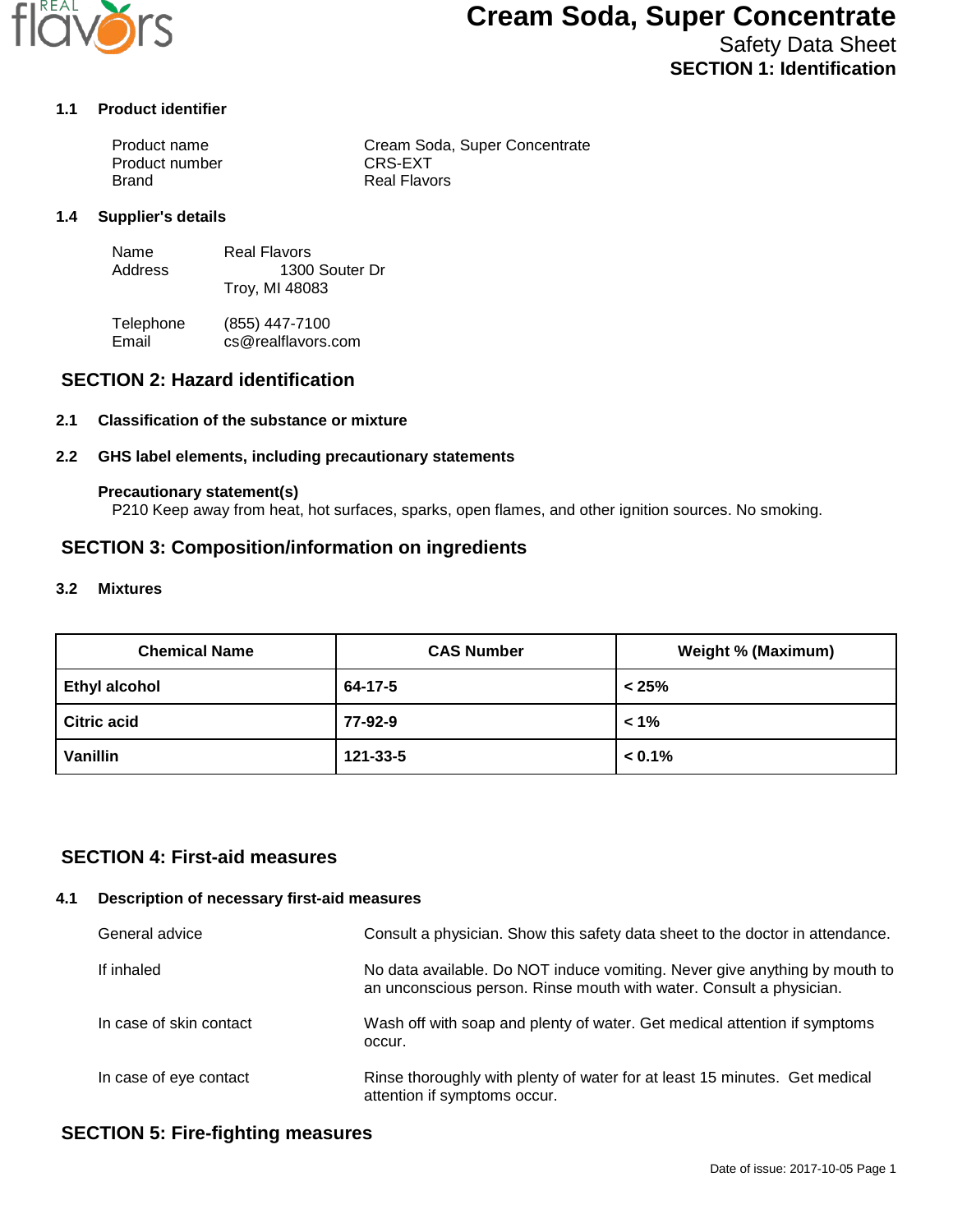

# **Cream Soda, Super Concentrate**

Safety Data Sheet

#### **5.1 Suitable extinguishing media** Use extinguishing media appropriate for surrounding fire.

- **5.2 Specific hazards arising from the chemical** No data available.
- **5.3 Special protective actions for fire-fighters** Wear self-contained breathing apparatus for firefighting if necessary.

## **SECTION 6: Accidental release measures**

## **6.1 Personal precautions, protective equipment and emergency procedures**

Use personal protective equipment. Avoid breathing vapours, mist or gas. Ensure adequate ventilation. Evacuate personnel to safe areas. For personal protection see section 8.

### **6.2 Environmental precautions**

Prevent further leakage or spillage if safe to do so. Do not let product enter drains.

**6.3 Methods and materials for containment and cleaning up**

Sweep up and shovel. Do not flush with water. Keep in suitable, closed containers for disposal. Contain spillage, soak up with non-combustible absorbent material, (e.g. sand, earth, diatomaceous earth, vermiculite) and transfer to a container for disposal according to local / national regulations (see section 13)

## **SECTION 7: Handling and storage**

### **7.1 Precautions for safe handling**

Avoid contact with skin and eyes. Avoid inhalation of vapour or mist. Use explosion-proof equipment. Keep away from sources of ignition - No smoking.Take measures to prevent the build up of electrostatic charge. For precautions see section 2.2.

**7.2 Conditions for safe storage, including any incompatibilities** Keep container tightly closed in a dry and well-ventilated place. Containers which are opened must be carefully resealed and kept upright to prevent leakage.

# **SECTION 8: Exposure controls/personal protection**

### **8.3 Individual protection measures, such as personal protective equipment (PPE)**

### **Body protection**

Skin Protection: None required with normal household use. Industrial Setting: Protective gloves (for hands) and protective clothing are required where repeated or prolonged skin contact may occur.

### **Respiratory protection**

No data available.

### **Environmental exposure controls**

Do not let product enter drains.

## **SECTION 9: Physical and chemical properties**

### **Information on basic physical and chemical properties**

Liquid, comparable to sample  $\blacksquare$  Appearance/form (physical state, color, etc.)

# **SECTION 10: Stability and reactivity**

# **SECTION 11: Toxicological information**